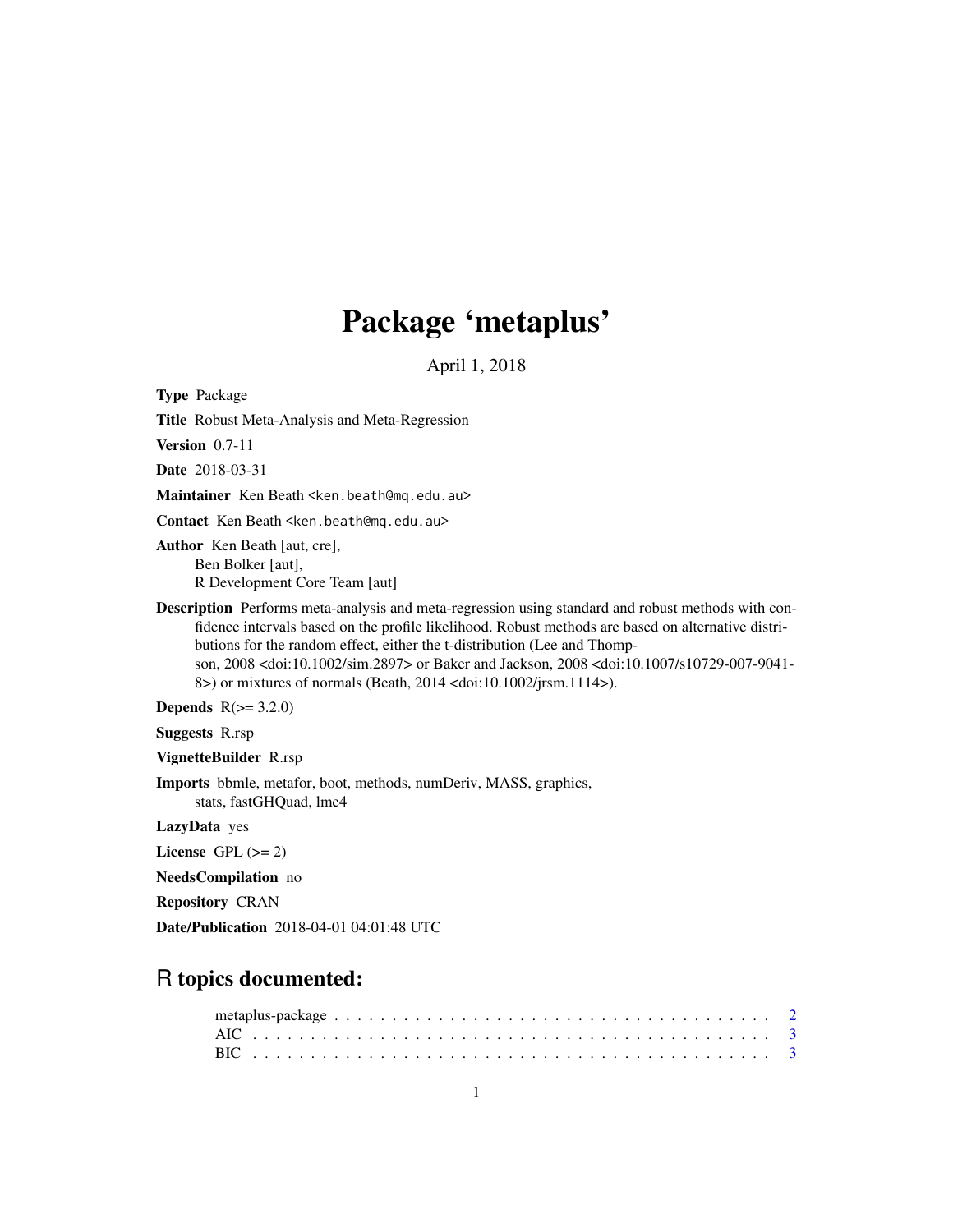### <span id="page-1-0"></span>2 metaplus-package

| Index | 17 |
|-------|----|
|       |    |

metaplus-package *Fits random effects meta-analysis models including robust models*

#### Description

Allows fitting of random effects meta-analysis producing confidence intervals based on the profile likelihood (Hardy and Thompson, 1996). Two methods of robust meta-analysis are included, based on either the t-distribution (Baker and Jackson (2008) and Lee and Thompson (2008)) or normalmixture distribution (Beath, 2014). Tests can be performed for the need for a robust model, using a parametric bootstrap, and for the normal-mixture the identity of the outliers using the posterior probability. Plots are produced allowing a comparison between the results of each method. Where possible use has been made of the metafor package.

#### The metaplus function

This is the main function that allows fitting the models. The metaplus objects may be plotted, using plot, and tested for outliers using testOutliers. The results of tests.outliers may also be plotted.

#### Author(s)

Ken Beath < ken.beath@mq.edu.au

#### References

Baker, R., & Jackson, D. (2008). A new approach to outliers in meta-analysis. Health Care Management Science, 11(2), 121-131. doi:10.1007/s10729-007-9041-8

Beath, K. J. (2014). A finite mixture method for outlier detection and robustness in meta-analysis. Research Synthesis Methods, (in press). doi:10.1002/jrsm.1114

Hardy, R. J., & Thompson, S. G. (1996). A likelihood approach to meta-analysis with random effects. Statistics in Medicine, 15, 619-629.

Lee, K. J., & Thompson, S. G. (2008). Flexible parametric models for random effects distributions. Statistics in Medicine, 27, 418-434. doi:10.1002/sim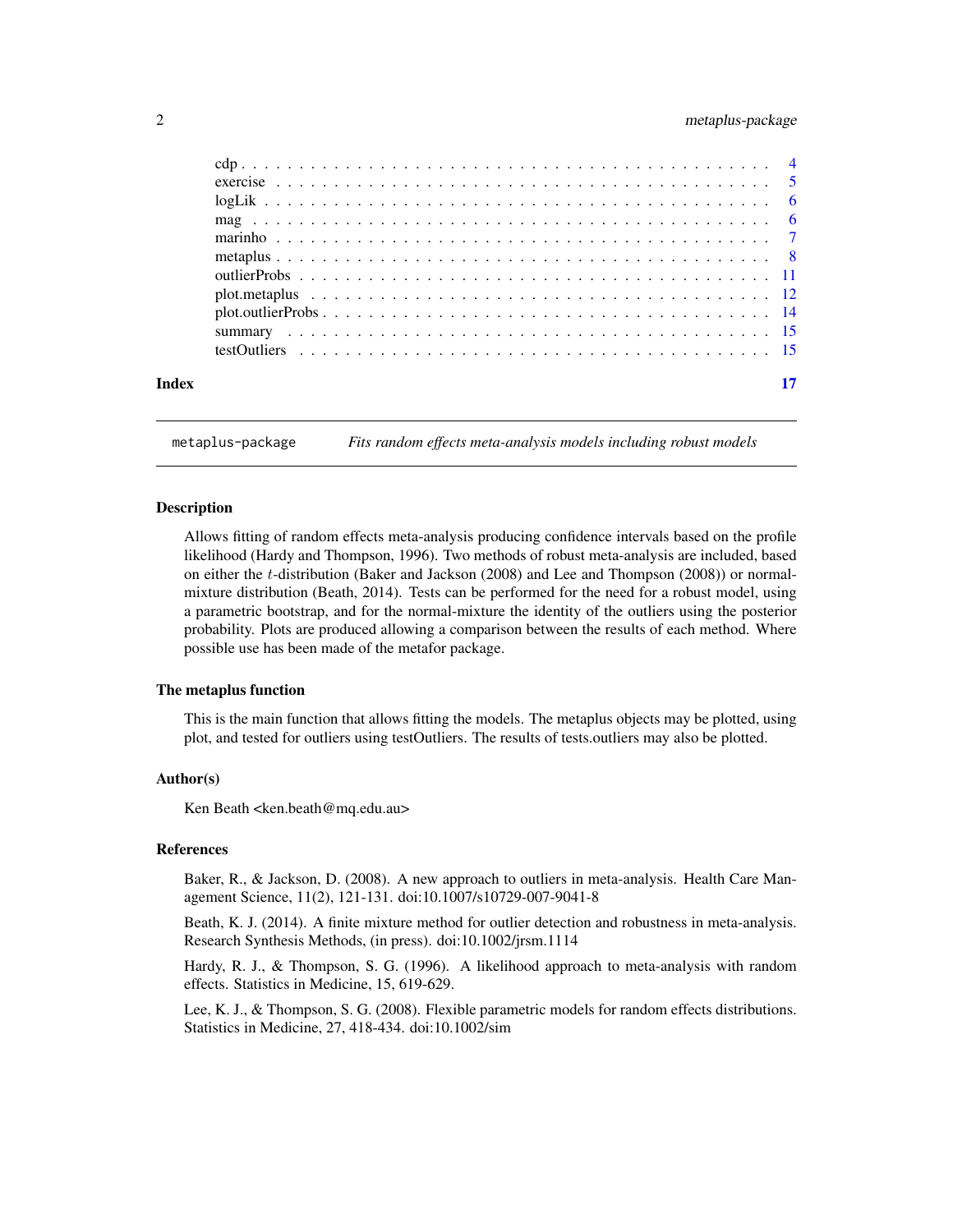<span id="page-2-0"></span>

Returns AIC for a metaplus object.

## Usage

## S3 method for class 'metaplus' AIC(object, ...)

# Arguments

| object                  | metaplus object                               |
|-------------------------|-----------------------------------------------|
| $\cdot$ $\cdot$ $\cdot$ | additional argument; currently none are used. |

#### Value

AIC of fitted model

### Author(s)

Ken Beath

# BIC *BIC for metaplus object*

# Description

Returns BIC for a metaplus object.

# Usage

## S3 method for class 'metaplus' BIC(object, ...)

## Arguments

| object   | metaplus object                               |
|----------|-----------------------------------------------|
| $\cdots$ | additional argument; currently none are used. |

#### Value

BIC of fitted model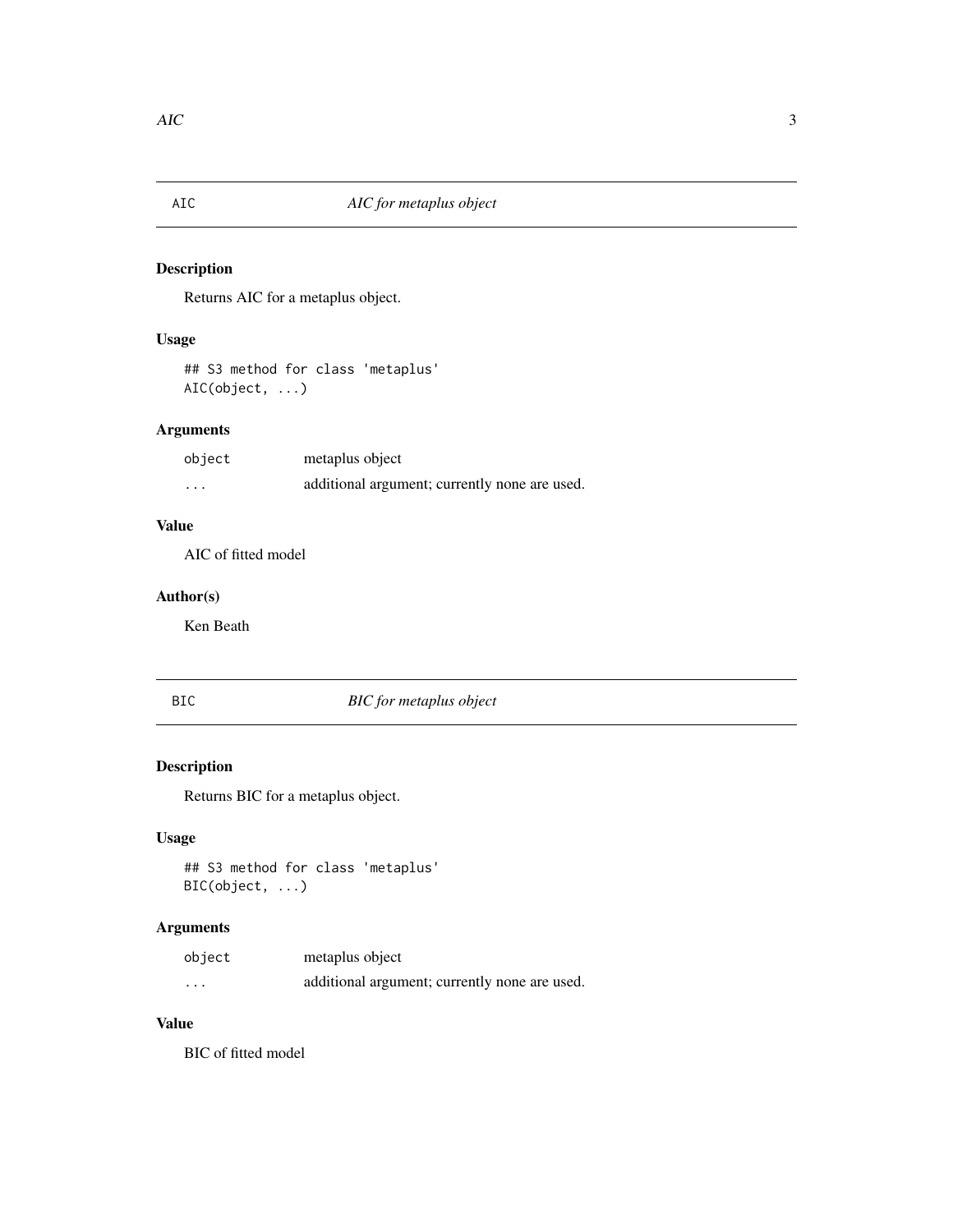#### <span id="page-3-0"></span>Author(s)

Ken Beath

cdp *CDP meta-analysis data*

### Description

Data for the meta-analysis by Fioravanti and Yanagi (2005) of cytidinediphosphocholine (CDPcholine) for cognitive and behavioural disturbances associated with chronic cerebral disorders in the elderly.

#### Usage

cdp

### Format

A data frame with 10 observations on the following 3 variables.

study study authors and date

yi study effect estimate

sei study standard error

#### Source

Fioravanti and Yanagi (2005)

#### References

Fioravanti, M., & Yanagi, M. (2005). Cytidinediphosphocholine (CDP choline) for cognitive and behavioural disturbances associated with chronic cerebral disorders in the elderly (Review). The Cochrane Database of Systematic Reviews. Retrieved from http://onlinelibrary.wiley.com/doi/10.1002/14651858.CD000269

#### Examples

```
## Not run:
cdp1 <- metaplus(cdp$yi,cdp$sei,plotci=TRUE,slab=cdp$study)
## End(Not run)
```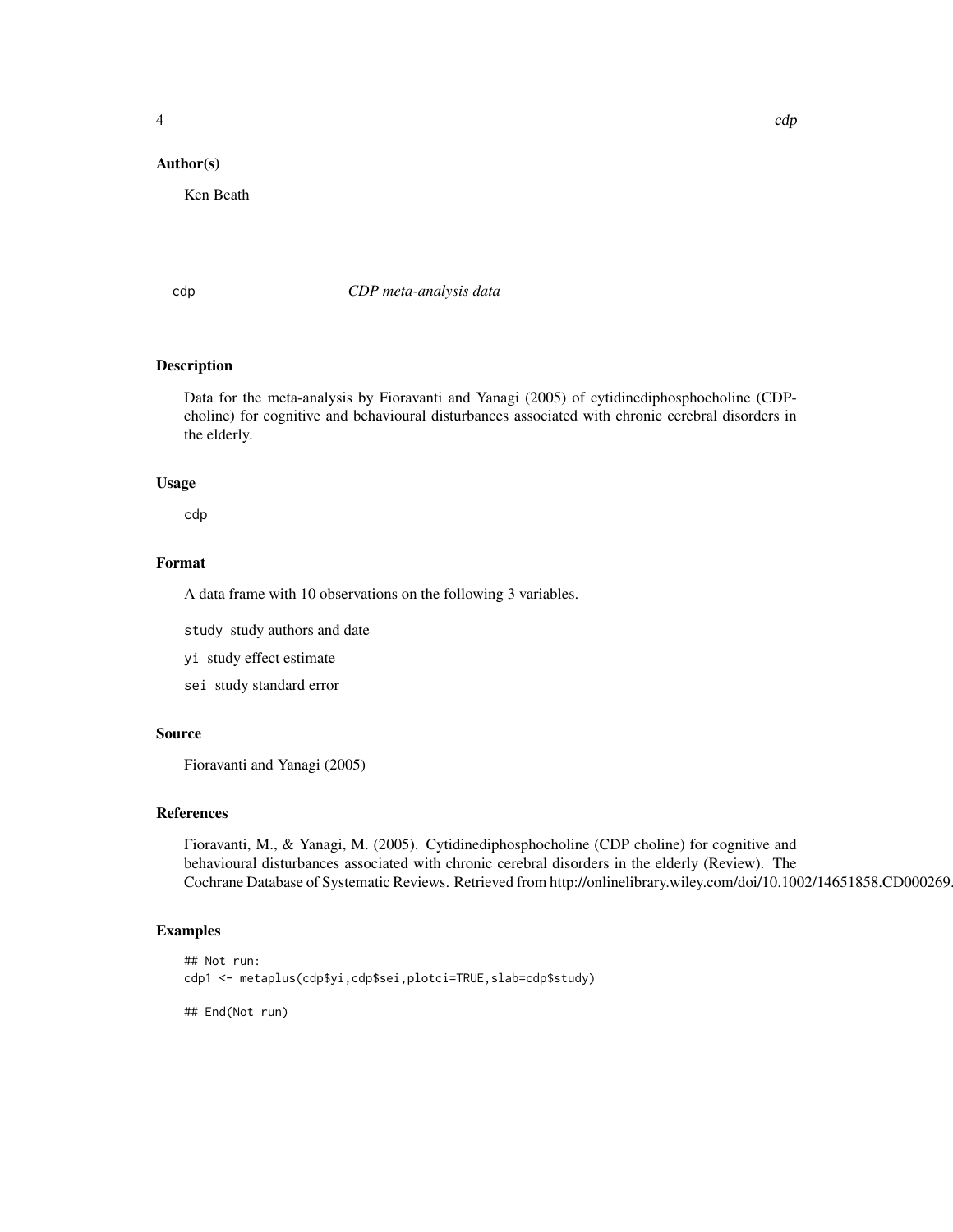<span id="page-4-0"></span>

Lawlor & Hopker (2001) performed a meta-analysis of trials of exercise in the management of depression, which was subsequently analysed using meta- regression (Higgins & Thompson 2004) with duration of treatment as a covariate. There is a possible outlier, the study by Reuter. While there are additional predictors, it seems excessive to use them given the small number of studies.

#### Usage

exercise

#### Format

A data frame with 10 observations on the following 9 variables.

study study author smd study effect estimate varsmd study effect variance sesmd study effect standard error abstract study available as abstract only? duration length of study in weeks itt intention to treat analysis? alloc outcome assessor blinded phd phd thesis?

#### Source

Higgins and Thompson (2004)

#### References

Higgins, J. P. T., & Thompson, S. G. (2004). Controlling the risk of spurious findings from metaregression. Statistics in Medicine, 23(11), 166382. doi:10.1002/sim.1752

Lawlor, D. A., & Hopker, S. W. (2001). The effectiveness of exercise as an intervention in the management of depression: systematic review and meta-regression analysis of randomised controlled trials. BMJ, 322(31 March), 18.

#### Examples

```
## Not run:
exercise1 <- metaplus(smd,sqrt(varsmd),mods=duration,slab=study,data=exercise)
exercise1 <- metaplus(smd,sqrt(varsmd),mods=cbind(duration,itt),slab=study,data=exercise)
```
## End(Not run)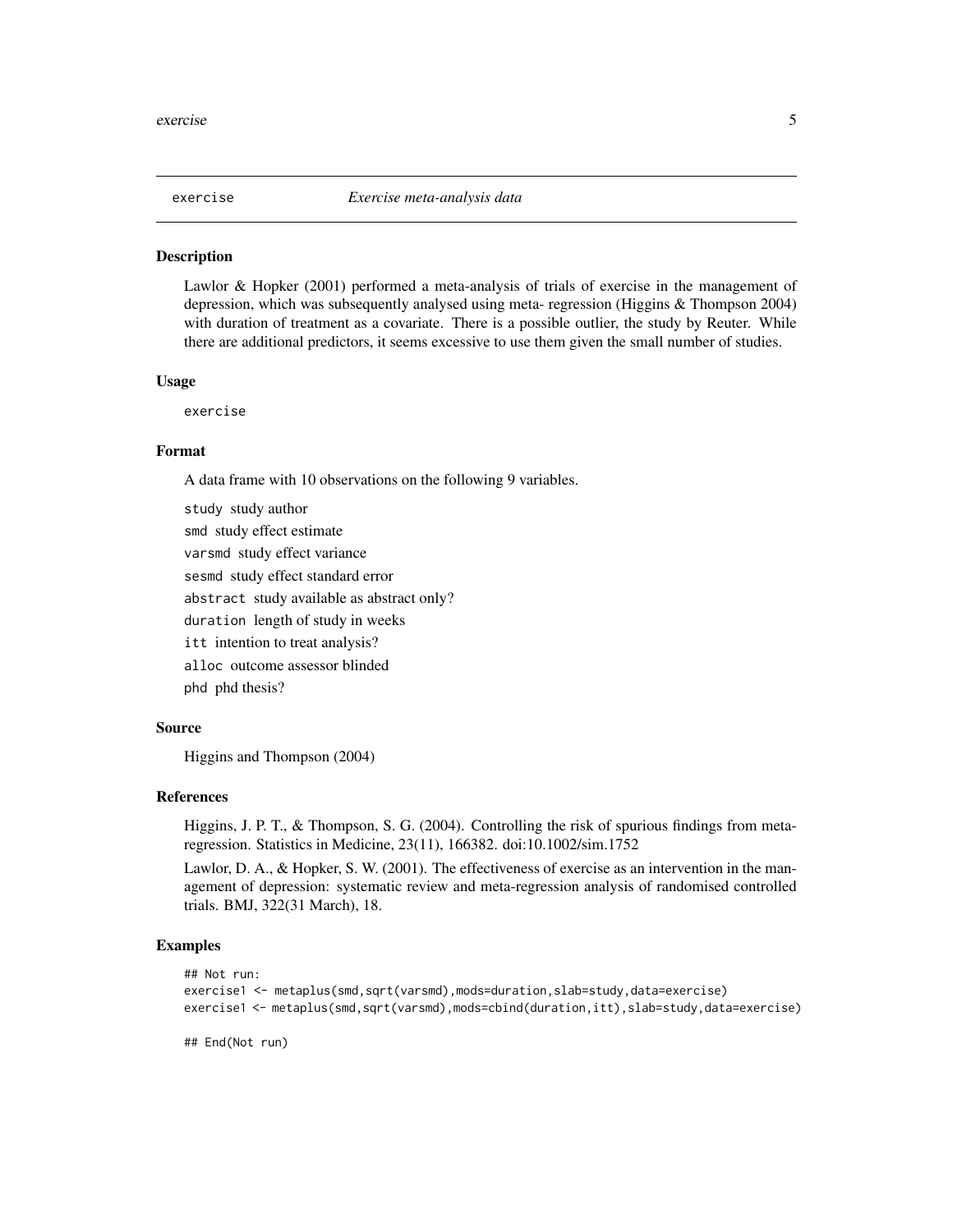<span id="page-5-0"></span>

Returns the log Likelihood for a metaplus object.

# Usage

## S3 method for class 'metaplus' logLik(object, ...)

### Arguments

| object  | metaplus object                               |
|---------|-----------------------------------------------|
| $\cdot$ | additional argument; currently none are used. |

### Value

The loglikelihood of the fitted model.

#### Author(s)

Ken Beath

mag *Magnesium meta-analysis data*

#### Description

Data for a meta-analysis of intravenous magnesium in acute myocardial infarction. An interesting question is whether the ISIS4 study is an outlier.

#### Usage

mag

### Format

A data frame with 16 observations on the following 3 variables.

study study author

yi study effect estimate

sei study standard error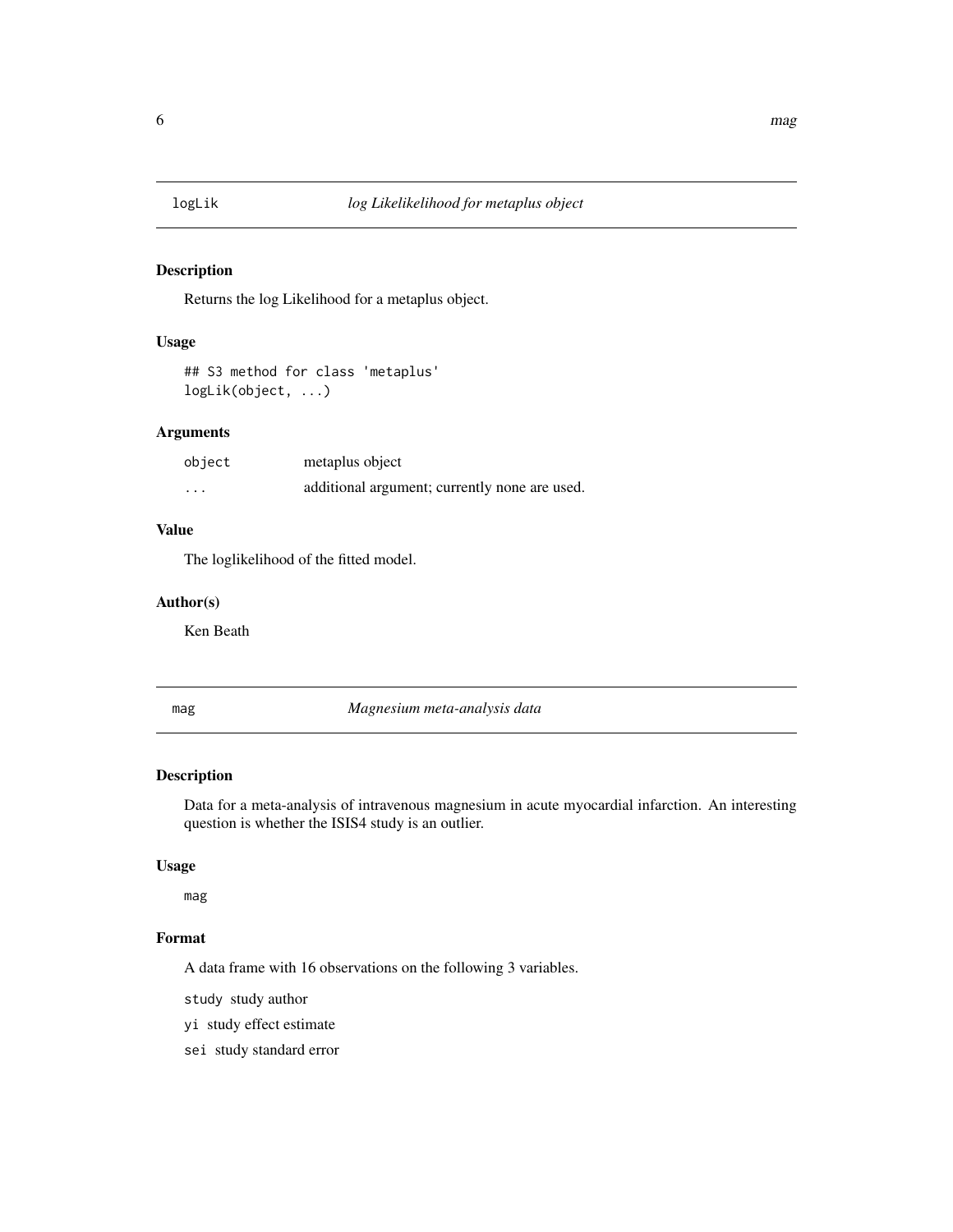#### <span id="page-6-0"></span>marinho 7

#### Source

Sterne et al (2001)

#### References

Sterne, J. A. C., Bradburn, M. J., & Egger, M. (2001). Meta-analysis in Stata. In M. Egger, G. D. Smith, & D. G. Altman (Eds.), Systematic Reviews in Health Care: Meta-Analysis in Context (pp. 347-369). BMJ Publishing Group.

#### Examples

```
## Not run:
mag1 <- metaplus(yi,sei,plotci=TRUE,slab=study,data=mag)
## End(Not run)
```
marinho *Marinho meta-analysis data*

#### Description

Data for the meta-analysis by Marinho et al (2009) to determine the effectiveness of fluoride toothpastes on caries in children.

#### Usage

marinho

#### Format

A data frame with 70 observations on the following 11 variables.

study study authors and date

nfluor number in fluoride group

meanfluor mean effect in fluoride group

sdfluor standard deviation of effect in fluoride group

nplacebo number in placebo group

meanplacebo mean effect in placebo group

sdplacebo standard deviation of effect in placebo group

meaneffect mean effect difference

seeffect standard error of effect difference

#### Source

Marinho et al (2009)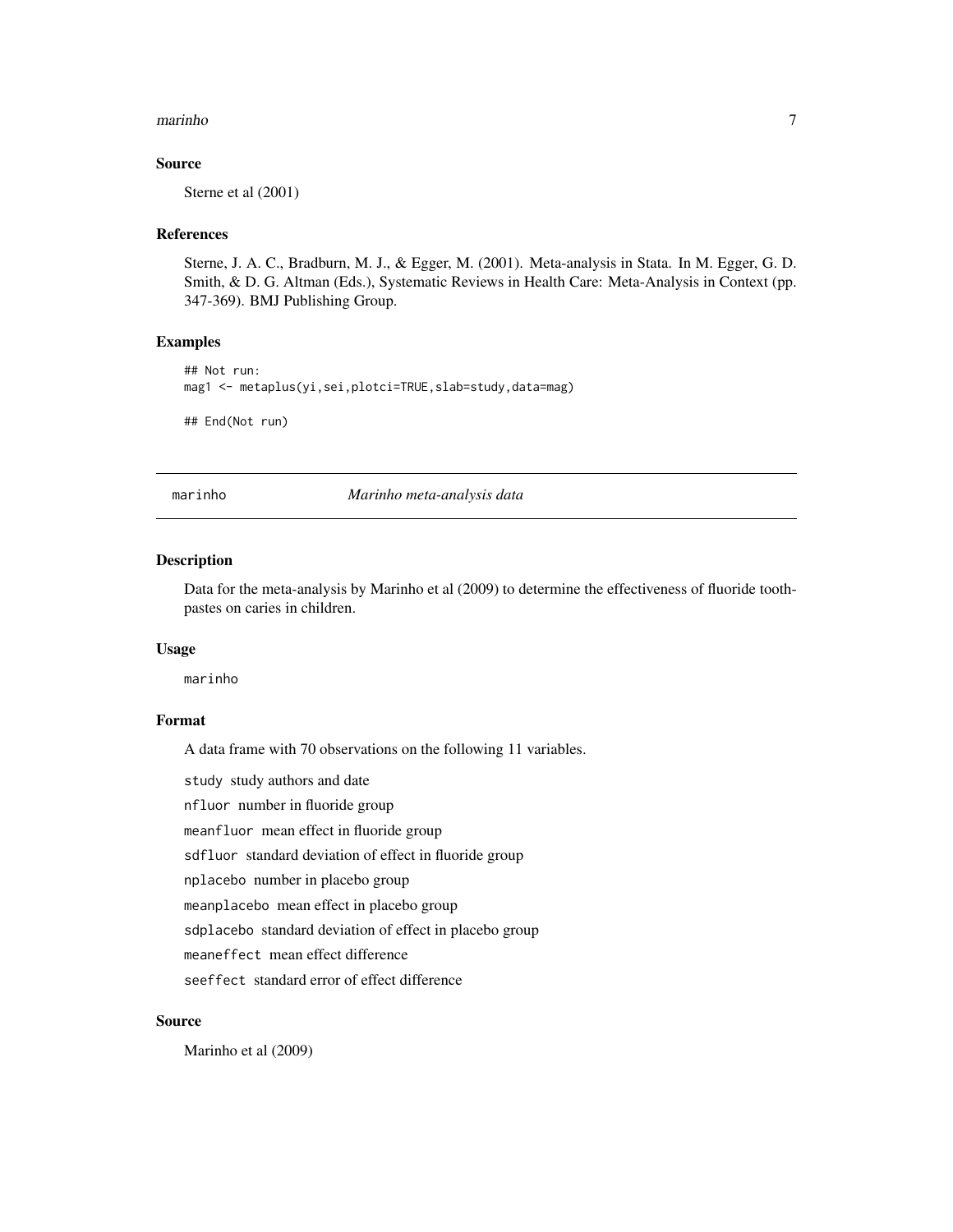#### <span id="page-7-0"></span>References

Marinho, V. C. C., Higgins, J. P. T., Logan, S., & Sheiham, A. (2009). Fluoride toothpastes for preventing dental caries in children and adolescents (Review). The Cochrane Database of Systematic Reviews. Retrieved from http://onlinelibrary.wiley.com/doi/10.1002/14651858.CD002278/pdf

#### Examples

```
## Not run:
marinho1 <- metaplus(meaneffect,seeffect,plotci=TRUE,slab=study,data=marinho)
```
## End(Not run)

| metaplus | Fits random effects meta-analysis models, using either a standard nor-  |
|----------|-------------------------------------------------------------------------|
|          | mal distribution, a t-distribution or a mixture of normals for the ran- |
|          | <i>dom effect.</i>                                                      |

#### Description

Allows fitting of random effects meta-analysis producing confidence intervals based on profile likelihood. Two methods of robust meta-analysis are included, based on either the  $t$ -distribution or normal-mixture distribution.

#### Usage

```
metaplus(yi,sei,mods=NULL,random="normal",
    label=switch(random,"normal"="Random Normal","t-dist"="Random t-distribution",
        "mixture"="Random mixture"),
     plotci=FALSE,justfit=FALSE,slab=1:length(yi),
     useAGQ=FALSE,quadpoints=21,data)
```
#### Arguments

| уi         | vector of observed effect size                                                                                                                                        |
|------------|-----------------------------------------------------------------------------------------------------------------------------------------------------------------------|
| sei        | vector of observed standard errors (note: not standard errors squared)                                                                                                |
| mods       | data frame of covariates corresponding to each study                                                                                                                  |
| random     | The type of random effects distribution. One of "normal", "t-dist", "mixture", for<br>standard normal, <i>t</i> -distribution or mixture of normals respectively.     |
| label      | The label to be used for this model when plotting                                                                                                                     |
| plotci     | Should profile be plotted for each confidence interval?                                                                                                               |
| justfit    | Should model only be fitted? If justfit=TRUE then profiling and likelihood ratio<br>statistics are not calculated. Useful for when bootstrapping.                     |
| slab       | Vector of character strings corresponding to each study.                                                                                                              |
| useAGO     | Use adaptive Gauss-Hermite quadrature when performing integration for t-distribution<br>random-effects. Useful when standard errors for studies are relatively small. |
| quadpoints | Number of quadrature points to use in adaptive Gauss-Hermite quadrature.                                                                                              |
| data       | Optional data frame containing some or all other data.                                                                                                                |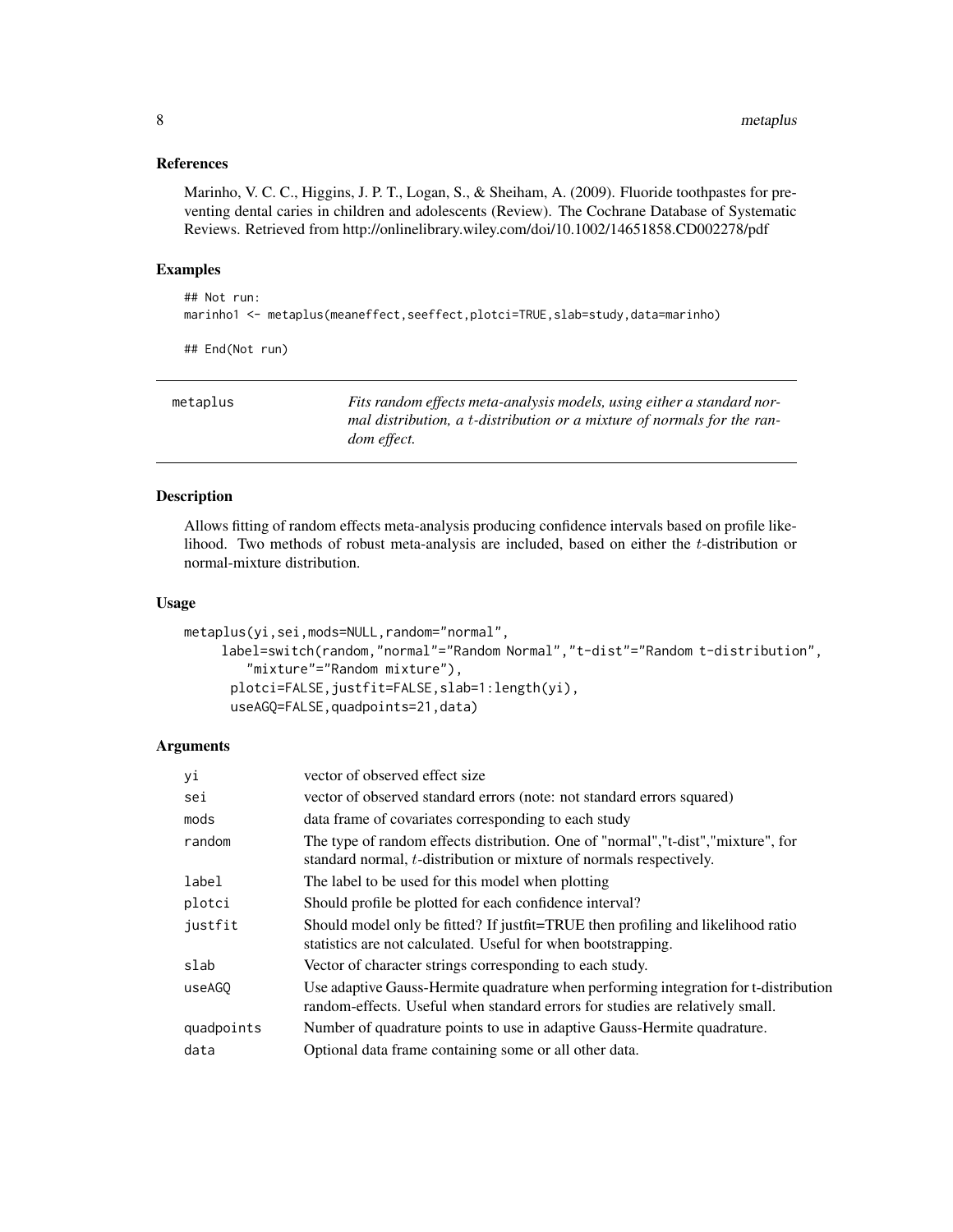#### metaplus 9

#### Details

As well as standard normal random effects meta-analysis, fitting of robust models incorporating either a t-distribution random effect (Lee and Thompson, 2008 or Baker and Jackson, 2008) or a mixture of normals (Beath, 2014) may be fitted. For all models the profile log-likelihood (Hardy and Thompson, 1996) is used to determine the confidence intervals for the parameters, with corresponding p values calculated using the likelihood ratio test, to give consistency between the confidence intervals and p values. The profile log-likelihood produces confidence intervals with better properties than REML or Der Simonian-Laird method (Brockwell and Gordon 2001, Jackson et al 2010)

For the mixture normal model, multiple starting values are used. This is achieved by starting with the no outlier model, then all possible single outlier models and choosing the model with the maximum likelihood. The process is repeated by adding all possible outliers to obtain the two outlier models and the maximum likelihood chosen. The process is repeated until the likelihood is not further maximised by adding outliers. This method gives a faster fitting time and is more reliable than using random assignments, as we have usually only a small number of outliers.

#### Value

| results      | Matrix containing columns for estimate, lower 95%, upper 95% and p value, or<br>if justfit=TRUE then only the parameter estimates |
|--------------|-----------------------------------------------------------------------------------------------------------------------------------|
| уi           | Effect sizes                                                                                                                      |
| sei          | Standard error of effect sizes                                                                                                    |
| mods         | Modifiers for meta-regression                                                                                                     |
| slab         | Study labels                                                                                                                      |
| justfit      | Value of justfit passed to the method.                                                                                            |
| fittedmodel  | final model returned by mle2                                                                                                      |
| profile      | profile likelihood returned as described in bbmle                                                                                 |
| random       | Type of random effect                                                                                                             |
| outlier.prob | Outlier probabilities for robust mixture model only                                                                               |

#### Author(s)

Ken Beath <ken.beath@mq.edu.au>

#### References

Baker, R., & Jackson, D. (2008). A new approach to outliers in meta-analysis. Health Care Management Science, 11(2), 121131.

Beath, K. J. (2014). A finite mixture method for outlier detection and robustness in meta-analysis. Research Synthesis Methods, 5, 285-293. doi:10.1002/jrsm.1114

Brockwell, S. E., & Gordon, I. R. (2001). A comparison of statistical methods for meta-analysis. Statistics in Medicine, 20, 825-840.

Hardy, R. J., & Thompson, S. G. (1996). A likelihood approach to meta-analysis with random effects. Statistics in Medicine, 15, 619-629.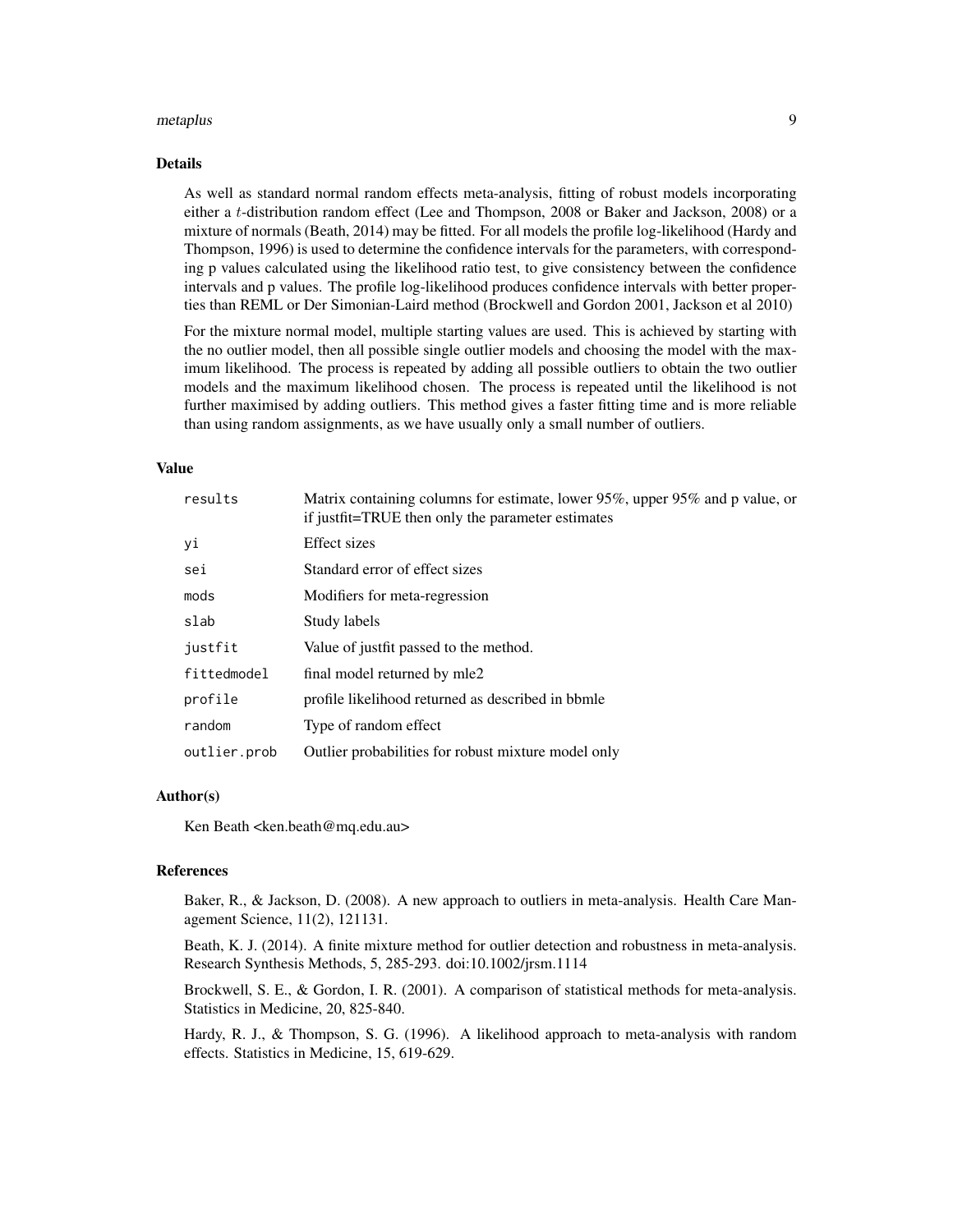Jackson, D., Bowden, J., & Baker, R. (2010). How does the DerSimonian and Laird procedure for random effects meta-analysis compare with its more efficient but harder to compute counterparts? Journal of Statistical Planning and Inference, 140, 961-970. doi:10.1016/j.jspi.2009.09.017

Lee, K. J., & Thompson, S. G. (2008). Flexible parametric models for random effects distributions. Statistics in Medicine, 27, 418-434. doi:10.1002/sim

#### Examples

```
## Not run:
library(metaplus)
# perform meta-analysis for mag studies, which have no outliers
# fit standard normal random-effect model and print summary
mag.meta \leq metaplus(yi, sei, slab = study, data = mag)
summary(mag.meta)
# repeat, but this time plot the profile likelihood diagnostic plot using plotci
mag.meta <- metaplus(mag$yi, mag$sei, slab = mag$study, plotci = TRUE)
# plot a forest plot with exponential transform, so that the odds ratios are plotted
plot(mag.meta, atransf = exp, at = log(c(.01, .1, 1, 10, 100)), xlab = "Odds Ratio",
  cex = 0.75# repeat for t-distribution random effects
mag.tdist <- metaplus(yi, sei, slab = study,
  random = "t-dist", data = mag)
summary(mag.tdist)
# use parametric bootstrap to test for presence of outliers
summary(testOutliers(mag.tdist))
# repeat for robust mixture random effects
mag.mix <- metaplus(yi, sei, slab = study,
  random = "mixture", data = mag)
summary(mag.mix)
# use parametric bootstrap to test for presence of outliers
summary(testOutliers(mag.mix))
# perform meta-analysis for CDP studies
# where there is one outlier
cdp.meta <- metaplus(yi, sei, slab = study, data = cdp)
summary(cdp.meta)
cdp.tdist <- metaplus(yi, sei, slab = study,
  random = "t-dist", data = cdp)
summary(cdp.tdist)
summary(testOutliers(cdp.tdist))
cdp.mix <- metaplus(yi, sei, slab = study,
  random = "mixture", data = cdp)
summary(cdp.mix)
summary(testOutliers(cdp.mix))
# extract and plot outlier probabilities
cdp.mix.outlierProbs <- outlierProbs(cdp.mix)
plot(cdp.mix.outlierProbs)
```
# produce forest plot with summary for all 3 models, showing narrower confidence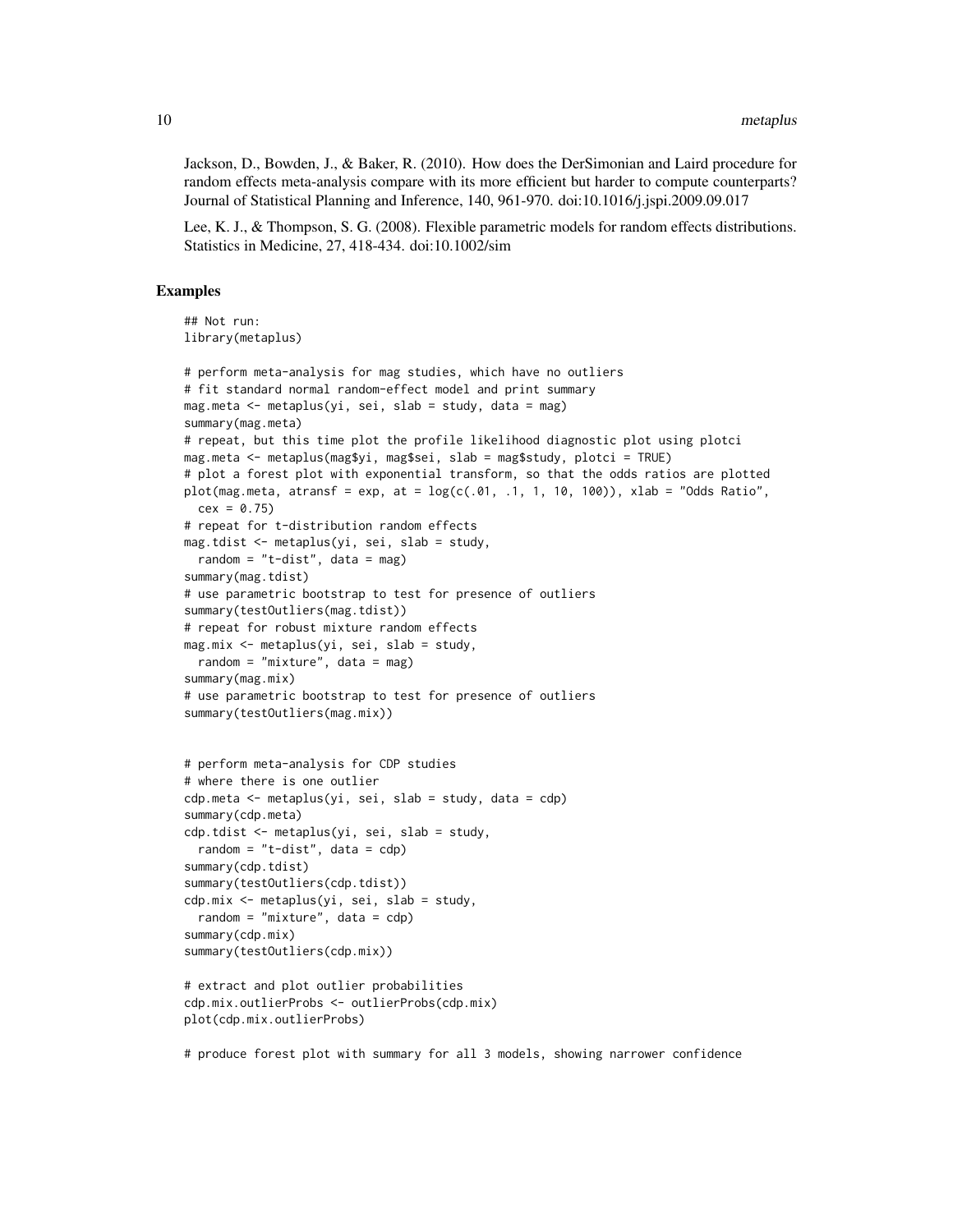#### <span id="page-10-0"></span>outlierProbs 11

```
# intervals for robust models
plot(cdp.meta, extrameta = list(cdp.tdist, cdp.mix), xlab = "Standardised Mean Difference")
# effect of exercise on depression with covariate of length of study
# fit the 3 models
exercise.meta <- metaplus(smd, sqrt(varsmd),
 mods = duration, slab = study, data = exercise)
summary(exercise.meta)
exercise.mix <- metaplus(smd, sqrt(varsmd),
 mods = duration, slab = study, random = "mixture",
 data = exercise)
summary(exercise.mix)
exercise.testOutliers <- testOutliers(exercise.mix)
summary(exercise.testOutliers)
# identify possible outliers
exercise.outlierProbs <- outlierProbs(exercise.mix)
plot(exercise.outlierProbs)
# centre duration at different values to obtain predictions at 4, 8 and 12 weeks
exercise$duration4 <- exercise$duration-4
exercise$duration8 <- exercise$duration-8
exercise$duration12 <- exercise$duration-12
# fit the different models, giving each an appropriate label
exercise.nodurn <- metaplus(smd, sqrt(varsmd),
 label = "Random Mixture (No Duration)", slab = study,
 random = "mixture", data = exercise)
exercise.wk4 <- metaplus(smd, sqrt(varsmd),
 mods = duration4, label = "Random Mixture (Week 4)",
 slab = study, random = "mixture", data = exercise)
exercise.wk8 <- metaplus(smd, sqrt(varsmd),
 mods = duration8, label = "Random Mixture (Week 8)",
 slab = study, random = "mixture", data = exercise)
exercise.wk12 <- metaplus(smd, sqrt(varsmd),
 mods = duration12, label = "Random Mixture (Week 12)",
 slab = study, random = "mixture", data = exercise)
# produce forest plot with summary for each model with robust mixture model at different weeks
plot(exercise.nodurn, extrameta = list(exercise.wk4, exercise.wk8,
 exercise.wk12), xlab = "Standardised mean difference")
## End(Not run)
```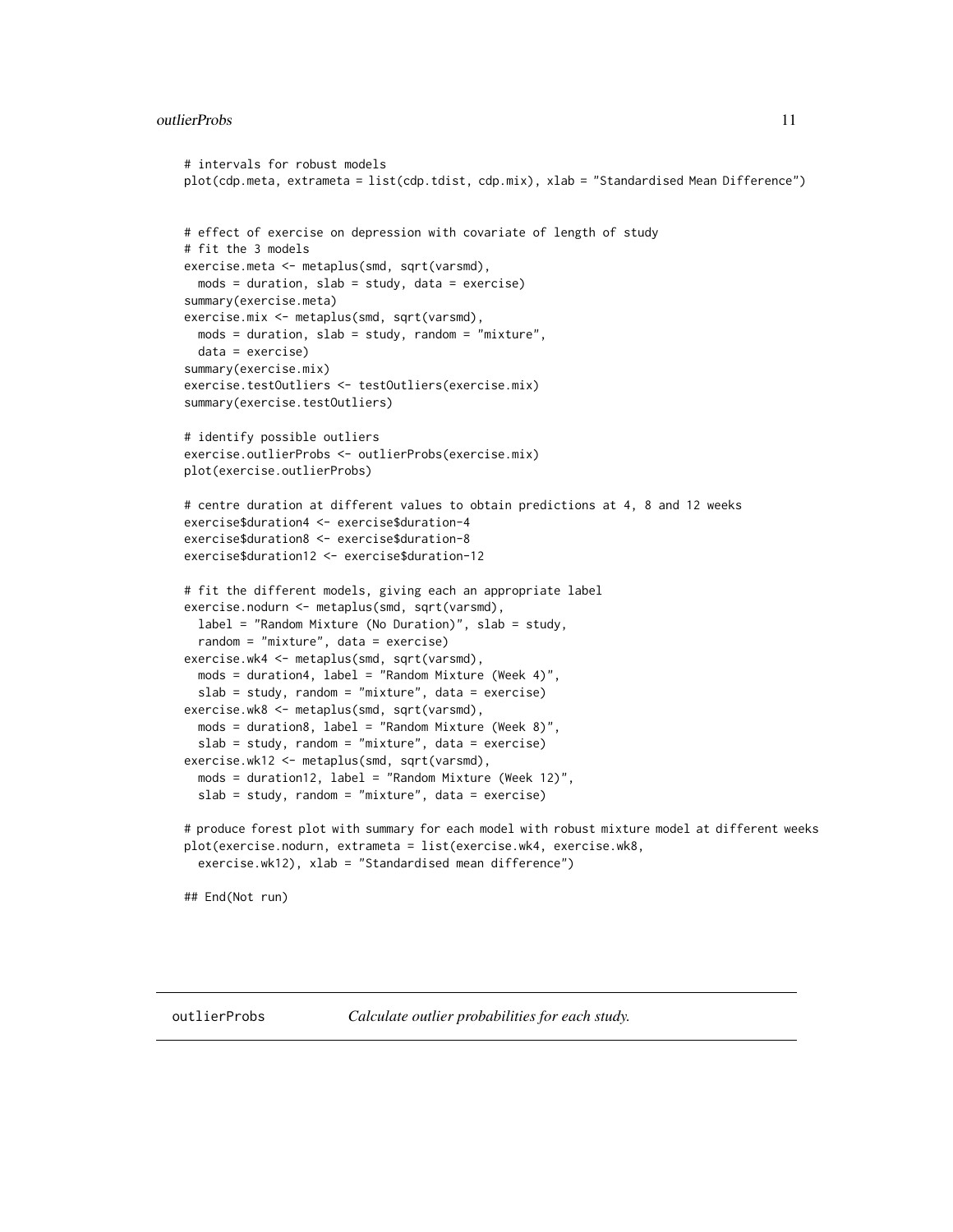<span id="page-11-0"></span>For the normal mixture random effect calculates the probability that each study is an outlier based on the posterior probability of it being an outlier.

#### Usage

## S3 method for class 'metaplus' outlierProbs(object)

#### Arguments

object A metaplus object with a mixture (robust) random effects distribution.

#### Details

The outlier probabilities are obtained as the posterior probabilities of each study being an outlier based on the fitted mixture model.

#### Value

| outlier.prob | Posterior probability that each study is an outlier |
|--------------|-----------------------------------------------------|
| slab         | Labels corresponding to each study                  |

#### Author(s)

Ken Beath <ken.beath@mq.edu.au>

#### Examples

```
## Not run:
cdp3 <- metaplus(cdp$yi,cdp$sei,plotci=TRUE,slab=cdp$study,random="mixture")
cdp3.outlierProbs <- outlierProbs(cdp3)
plot(cdp3.outlierProbs)
```
## End(Not run)

| plot.metaplus | Produces forest plot for the studies together with the meta-analysis |  |  |  |  |  |
|---------------|----------------------------------------------------------------------|--|--|--|--|--|
|               | results.                                                             |  |  |  |  |  |

#### Description

Produces a forest plot for the studies in the meta-analysis and the result of the meta-analysis. Allows the inclusion of extra results of alternative meta-analyses, to allow, for example comparison between standard and robust methods of meta-analysis. Makes extensive use of the metafor package to produce the forest plot.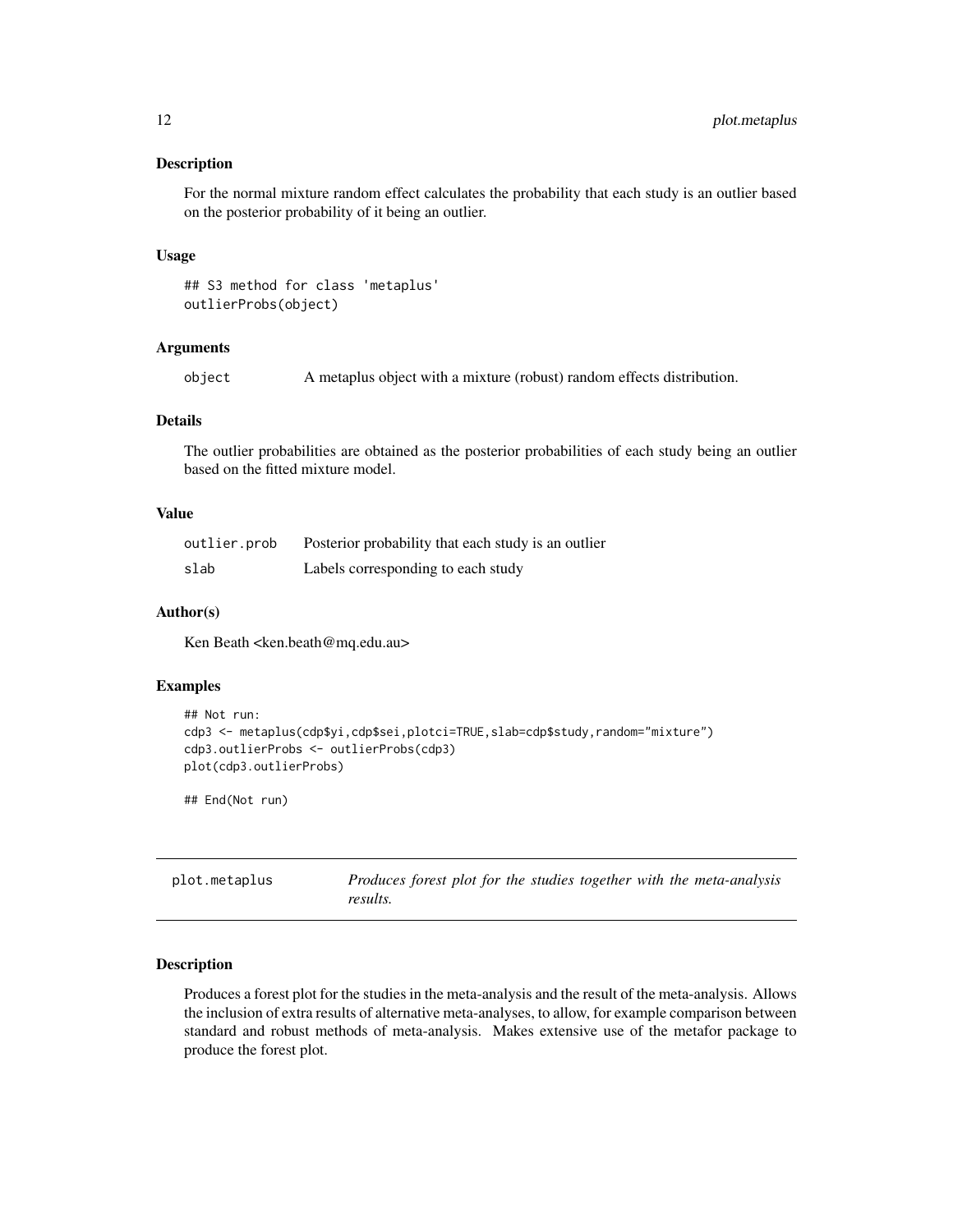#### plot.metaplus 13

#### Usage

```
## S3 method for class 'metaplus'
plot(x, ..., extrameta = NULL)
```
#### Arguments

| x                       | metaplus object to be plotted                                                                                                                                         |
|-------------------------|-----------------------------------------------------------------------------------------------------------------------------------------------------------------------|
| $\cdot$ $\cdot$ $\cdot$ | additional parameters to plot                                                                                                                                         |
| extrameta               | Additional metaplus objects to be plotted. Only the summary statistic is plotted<br>at the end of the plot. This is useful for comparing standard and robust methods, |
|                         | or meta-regressions for various values of the predictor.                                                                                                              |

#### Value

Plot

#### Note

On some systems the alignment of characters in the CI may be poor when saving the plots to pdf. A solution is to use the extrafont package and a fixed width font, for eample Courier New. Then if creating the plot using pdf() the parameter family="Courier New" will use this font and fonts="Courier New" will add it to the pdf.

An alternative is to use pdf.options() with the same parameters before the plot, and pdf.options(reset=TRUE) will produce the same effect.

#### Author(s)

Ken Beath <ken.beath@mq.edu.au>

#### Examples

```
## Not run:
# produce all 3 models for the CDP data and plot them all
cdp1 <- metaplus(yi,sei,plotci=TRUE,slab=study,data=cdp)
cdp2 <- metaplus(yi,sei,plotci=TRUE,slab=study,random="t-dist",data=cdp)
cdp3 <- metaplus(yi,sei,plotci=TRUE,slab=study,random="mixture",data=cdp)
plot(cdp1,extrameta=list(cdp2,cdp3))
# plot effect of exercise on depression at 4, 8 and 12 weeks
exercise$duration4 <- exercise$duration-4
exercise$duration8 <- exercise$duration-8
exercise$duration12 <- exercise$duration-12
exercise.wk4 <- metaplus(smd,sqrt(varsmd),mods=duration4,
 label="Random Mixture (Week 4)", slab=study, random="mixture", data=exercise)
exercise.wk8 <- metaplus(smd,sqrt(varsmd),mods=duration8,
 label="Random Mixture (Week 8)",slab=study,random="mixture",data=exercise)
exercise.wk12 <- metaplus(smd,sqrt(varsmd),mods=duration12,
 label="Random Mixture (Week 12)",slab=study,random="mixture",data=exercise)
```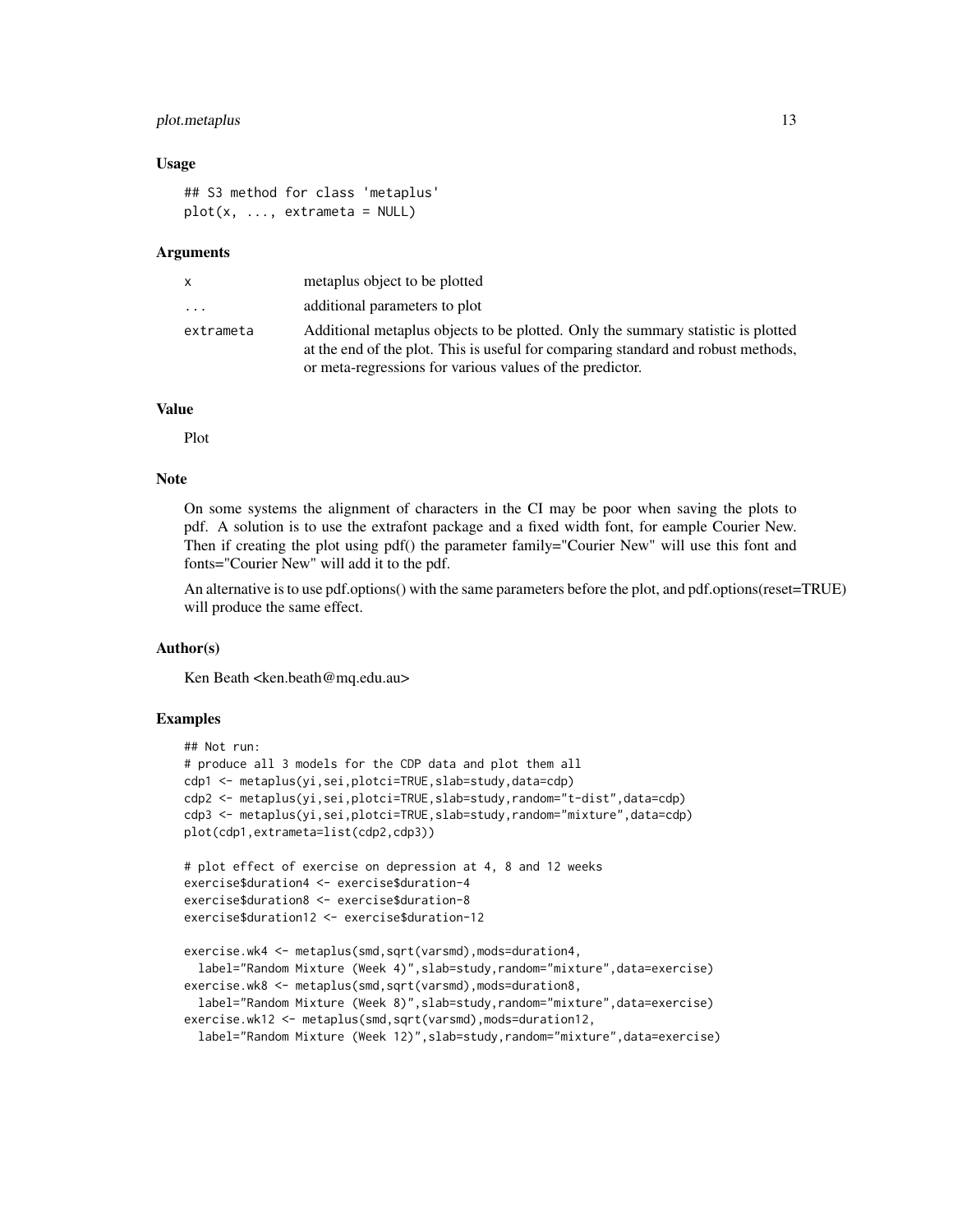```
exercise.nodurn <- metaplus(smd,sqrt(varsmd),plotci=TRUE,
   label="Random Mixture (No Duration)",slab=study,random="mixture",data=exercise)
plot(exercise.nodurn,extrameta=list(exercise.wk4,exercise.wk8,exercise.wk12))
## End(Not run)
```
plot.outlierProbs *Plot outlier probabilities.*

#### Description

Plots the outlier probability for each study, from an outlierProbs object.

#### Usage

```
## S3 method for class 'outlierProbs'
plot(x, \ldots)
```
#### Arguments

| x                       | outlierProbs object to be plotted |
|-------------------------|-----------------------------------|
| $\cdot$ $\cdot$ $\cdot$ | additional parameters to plot     |

#### Value

Plot

#### Author(s)

Ken Beath <ken.beath@mq.edu.au>

#### Examples

```
## Not run:
cdp.mix <- metaplus(yi,sei,plotci=TRUE,slab=study,random="mixture",data=cdp)
cdp.mix.outlierProbs <- outlierProbs(cdp.mix)
plot(cdp.mix.outlierProbs)
```
## End(Not run)

<span id="page-13-0"></span>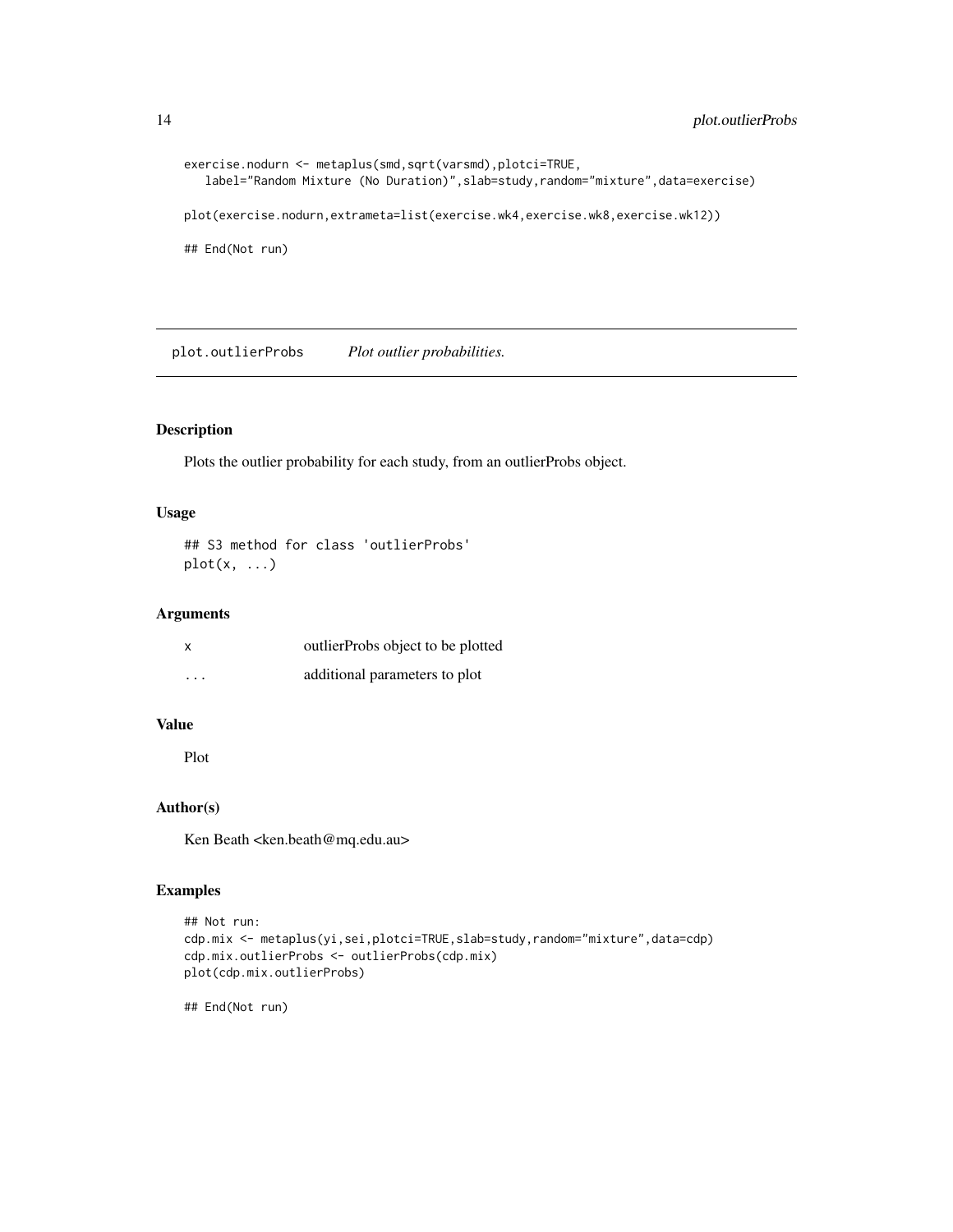<span id="page-14-0"></span>

Summarises the meta-analysis, giving the parameter estimates and goodness of fit statistics. For the robust methods this includes the values of the parameters relating to robustness. In the summary the 95% confidence intervals are calculated using the profile likelihood method. To produce corresponding p-values these are obtained from the likelihood ratio test statistic.

#### Usage

## S3 method for class 'metaplus' summary(object,...)

#### Arguments

| object                  | metaplus object to summarise.     |
|-------------------------|-----------------------------------|
| $\cdot$ $\cdot$ $\cdot$ | Additional parameters to summary. |

#### Value

| results  | Matrix containing parameter estimates, confidence intervals and p values |
|----------|--------------------------------------------------------------------------|
| fitstats | List containing logLikelihood, AIC and BIC                               |

#### Author(s)

Ken Beath <ken.beath@mq.edu.au>

#### Examples

```
cdp1 <- metaplus(yi,sei,plotci=TRUE,slab=study,data=cdp)
summary(cdp1)
```
testOutliers *Tests for the presence of outliers.*

#### Description

For the *t*-distribution models this is a test that the degrees of freedom is infinitite, or equivalently that it's inverse is zero. For the mixture-normal model it is a test that the proportion of outliers is zero. As both tests involve a parameter on the boundary of the parameter space, asymptotic theory does not apply, so a parametric bootstrap is performed to determine the empirical distribution of the test statistic under the null hypothesis. The observed likelihood ratio statistic is then compared to this distribution to determine the p value.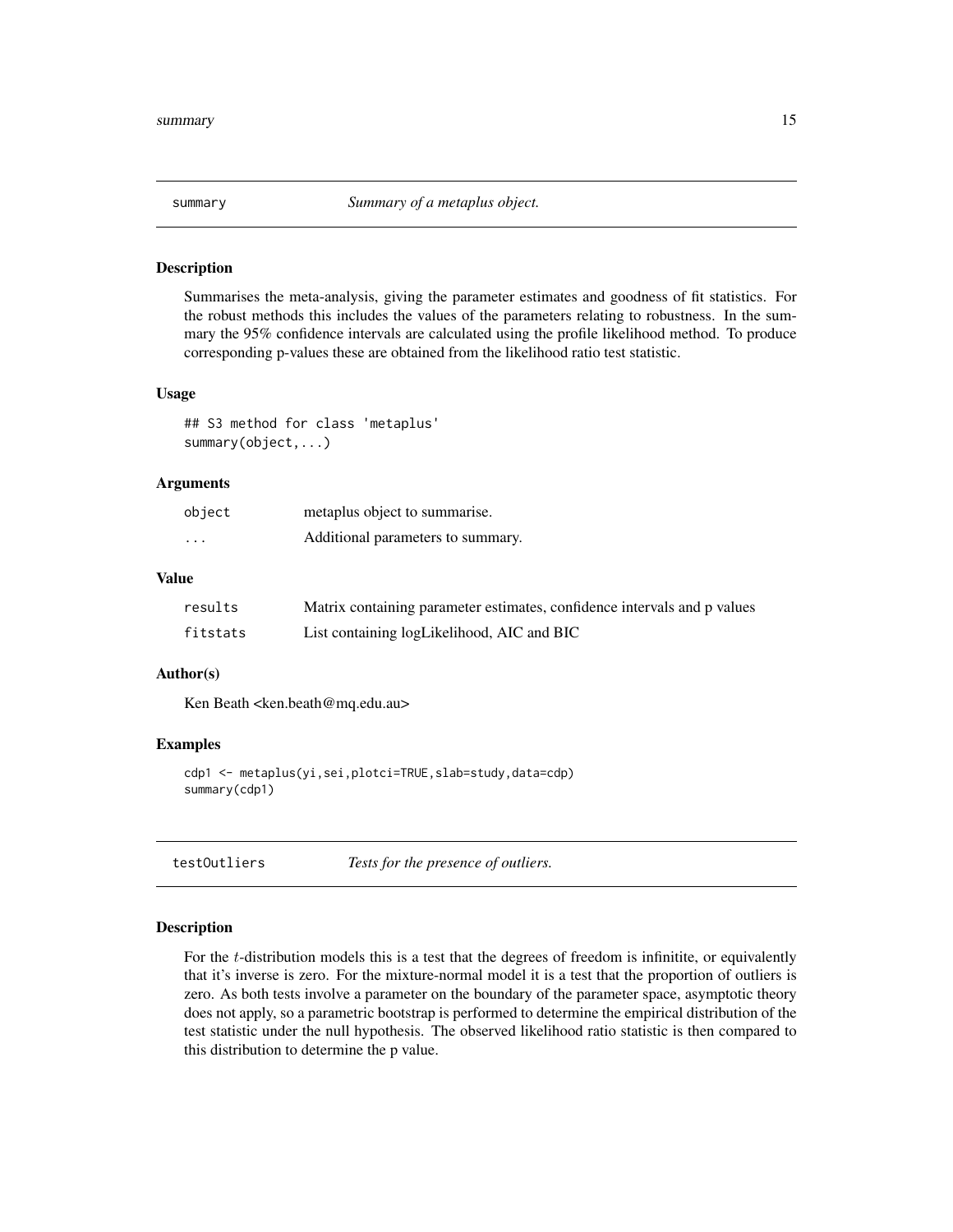#### Usage

```
## S3 method for class 'metaplus'
testOutliers(object,R = 999)
```
#### Arguments

| object | The meta-analysis for which the presence of outliers is to be tested.                                                                                                           |
|--------|---------------------------------------------------------------------------------------------------------------------------------------------------------------------------------|
| R      | Number of simulations (parametric bootstraps) used in testing the hypothesis.<br>Initially, it may be useful to set this to a smaller value, to allow faster execution<br>time. |

# Value

| pvalue   | p value obtained from parametric bootstrap                       |
|----------|------------------------------------------------------------------|
| observed | Observed value of the likelihood ratio test statistic            |
| sims     | Simulated values of the test statistic under the null hypothesis |

# Note

Running the default number of bootstrap samples may take considerable time, of the order of hours. Use of the parallel options will improve these times. For a preliminary guide to whether there are outliers, this is indicated by a reduction in AIC or BIC with the robust model, and a change in the estimated mean effect.

#### Author(s)

Ken Beath <ken.beath@mq.edu.au>

# Examples

```
## Not run:
cdp3 <- metaplus(cdp$yi,cdp$sei,plotci=TRUE,slab=cdp$study,random="mixture")
summary(testOutliers(cdp3))
```
## End(Not run)